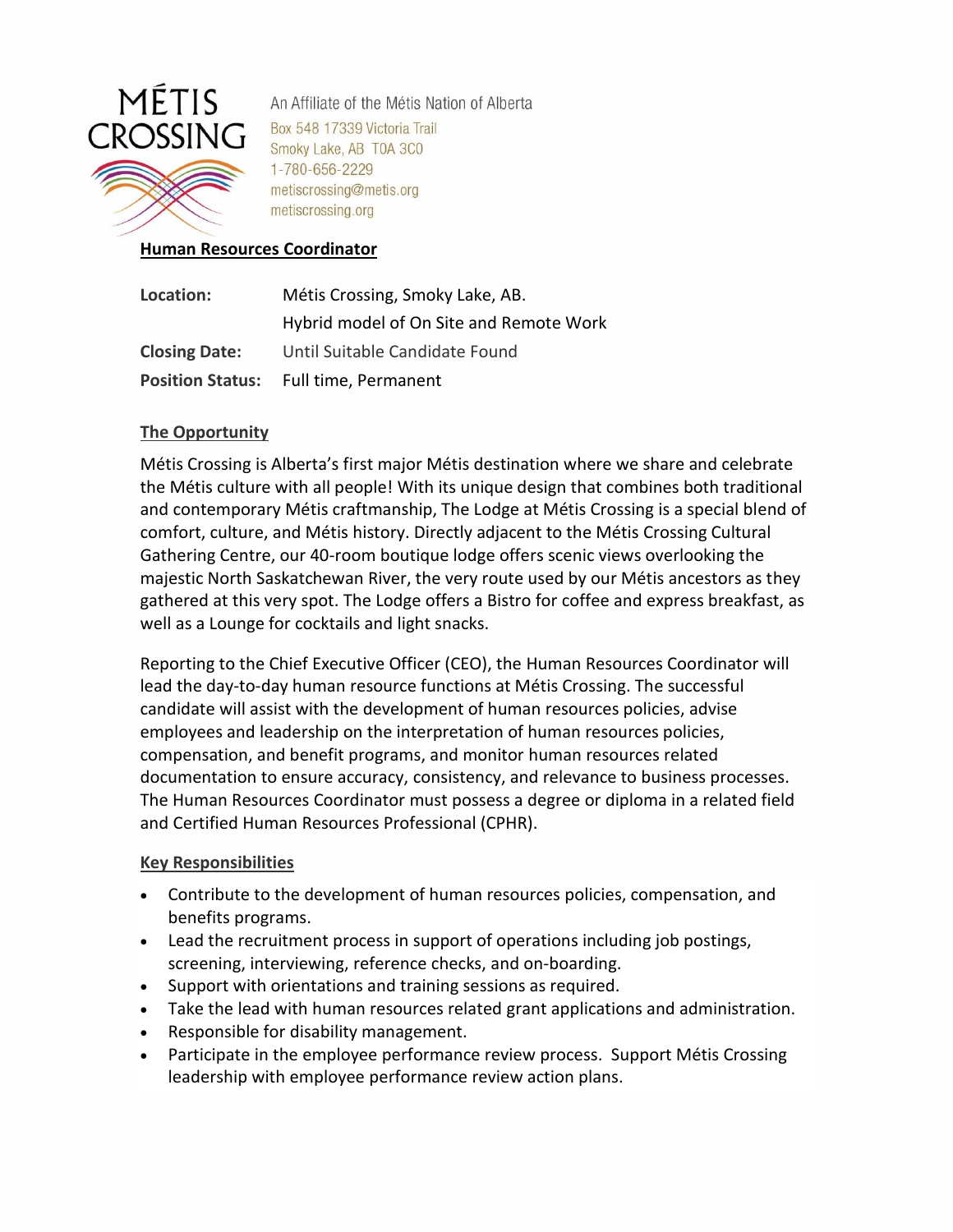- Engage in regular, structured discussions with employees to encourage and improve individual employee performance and attain organizational objectives.
- Draft memoranda, correspondence, reports, proposals, job descriptions, and other employment documentation.
- Maintain accurate, up-to-date, and complete personnel records.
- Stay abreast on compliance requirements and industry best practices; recommend changes or modifications to existing policies and programs to remain in compliance; and adopt best practices where feasible.
- Present a positive and professional image of the organization when interacting with employees, clients/customers, visitors, and other external stakeholders.
- Participate in the development of health, safety, and wellness policies, procedures, roles and responsibilities for leaders and employees, and ensure compliance through training, monitoring, and providing appropriate safeguards and disability management.
- Promote engagement, commitment, and motivation of employees by developing, implementing, and evaluating innovative strategies to enhance productivity, morale, and culture.
- Be part of the implementation of employee/personnel programs, including skills development training, employee engagement, and health and safety programs.
- Other duties as assigned.

# **Skills & Competencies**

- Excellent communication and interpersonal skills; ability to effectively communicate both verbally and in writing with applicants, co-workers, and external stakeholders.
- Strong interpersonal skills and ability to build collaborative relationships with leadership, employees, and other stakeholders.
- Strong political and cultural sensitivity.
- High level of integrity and professionalism.
- Ability to work individually, as well as part of a team.
- Experience working with diverse teams of varying cultural backgrounds and ages.
- Strong organizational skills and attention to detail.
- High level of proficiency in Microsoft Office Suite.
- Thorough understanding of human resources practices, theories, and policies.
- Experience with Human Resources Information Systems.
- Excellent analytical, decision-making, and problem-solving skills; demonstrated experience in conflict management.
- Demonstrated ability to effectively manage and prioritize requests, multi-task, and meet tight deadlines and demands of unpredictable activities; capable of handling pressure and challenges in a dynamic business environment.
- Ability to maintain a high level of confidentiality in all interactions. Strong sense of ethics and the ability to handle sensitive or private information with tact and discretion.
- Knowledge of Alberta history and cultural diversity.